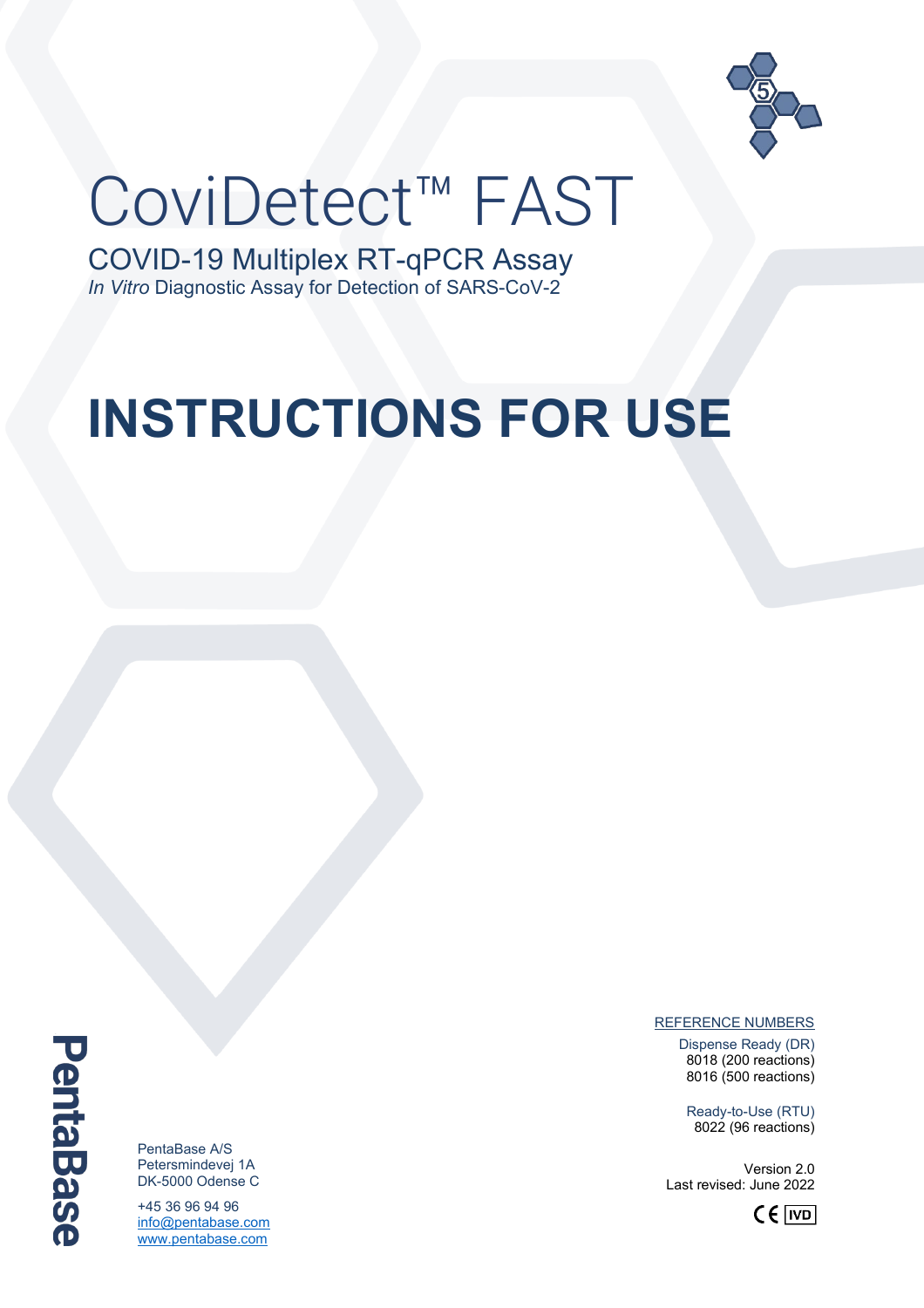## **Table of Contents**

| 1              |                                                                                                |  |  |  |  |  |
|----------------|------------------------------------------------------------------------------------------------|--|--|--|--|--|
|                | 1.1                                                                                            |  |  |  |  |  |
| $\overline{2}$ |                                                                                                |  |  |  |  |  |
|                | 2.1<br>2.1.1<br>2.1.2<br>2.2<br>2.3                                                            |  |  |  |  |  |
| $\mathbf{3}$   |                                                                                                |  |  |  |  |  |
|                | 3.1<br>3.1.1<br>3.2<br>3.3                                                                     |  |  |  |  |  |
| 4              |                                                                                                |  |  |  |  |  |
| 5              |                                                                                                |  |  |  |  |  |
|                | 5.1<br>5.2<br>5.3<br>5.4                                                                       |  |  |  |  |  |
| 6              |                                                                                                |  |  |  |  |  |
|                | 6.1<br>6.2<br>6.3                                                                              |  |  |  |  |  |
| 7              |                                                                                                |  |  |  |  |  |
|                | 7.1<br>7.2<br>7.2.1<br>7.2.2<br>7.2.3                                                          |  |  |  |  |  |
| 8              |                                                                                                |  |  |  |  |  |
|                | 8.1<br>8.1.1<br>8.1.2<br>8.1.3<br>8.2<br>8.3<br>8.3.1<br>8.4<br>8.4.1<br>8.5<br>8.5.1<br>8.5.2 |  |  |  |  |  |
| 9              |                                                                                                |  |  |  |  |  |
| 10             |                                                                                                |  |  |  |  |  |
| 11             |                                                                                                |  |  |  |  |  |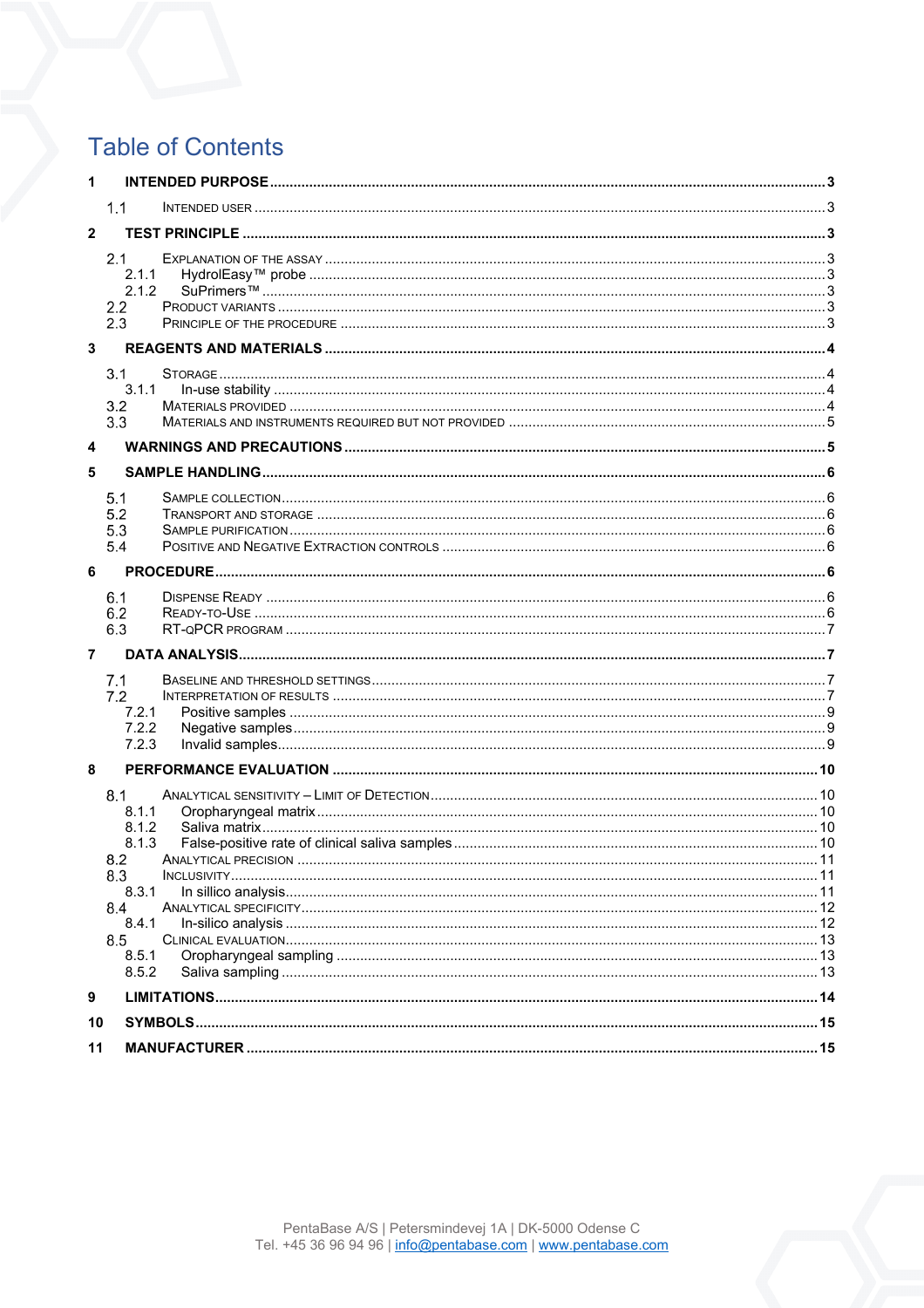## <span id="page-2-0"></span>1 Intended purpose

CoviDetect™ FAST COVID-19 Multiplex RT-qPCR Assay is a semi-quantitative RT (Reverse Transcriptase) real-time polymerase chain reaction (PCR) assay intended for the detection of nucleic acids from the severe acute respiratory syndrome coronavirus 2 (SARS-CoV-2) virus. The assay is used with real-time PCR systems. SARS-CoV-2 RNA can be found in the upper or lower respiratory tracts of infected individuals. Samples can be obtained either by nasopharyngeal swabs, oropharyngeal swabs, and/or from saliva. Samples can be purified on automated platforms or in manual workflows. The results of the CoviDetect™ FAST COVID-19 Multiplex RT-qPCR Assay may aid in the diagnosis of [coronavirus](https://da.wikipedia.org/wiki/Coronavirus%22%20/o%20%22Coronavirus) disease 2019 (COVID-19). The assay is provided in a multiplex format analysing three SARS-CoV-2 viral targets and one human target sampling control in the same PCR reaction tube. CoviDetect™ FAST COVID-19 Multiplex RT-qPCR Assay is intended for use by healthcare professionals or qualified laboratory personnel instructed and trained in the techniques of real-time PCR as well as proficient in handling biological samples. Medical interventions based on results from this product requires medical authorisation.

## <span id="page-2-1"></span>1.1 Intended user

CoviDetect™ FAST COVID-19 Multiplex RT-qPCR Assay is intended for use by healthcare professionals or qualified laboratory personnel specifically instructed and trained in the techniques of real-time qPCR as well as proficient in handling biological samples. Medical interventions based on results from this product requires medical authorisation.

## <span id="page-2-2"></span>2 Test principle

Accurate and fast detection of SARS-CoV-2 is important in individuals suspected of a respiratory infection to prevent spreading of COVID-19 and to initiate treatment when relevant.

To meet the need for faster diagnostic testing for SARS-CoV-2, the CoviDetect™ FAST COVID-19 Multiplex RT-qPCR Assay has been developed as a fast and highly sensitive assay reducing answering time significantly compared to common alternative procedures.

## <span id="page-2-3"></span>2.1 Explanation of the assay

The CoviDetect™ FAST COVID-19 Multiplex RT-qPCR Assay combines real-time qPCR with PentaBase's novel and selective technologies comprising both standard synthetic oligonucleotides as well as proprietary modified synthetic oligonucleotides such as HydrolEasy™ probes and SuPrimers™ for specific and sensitive amplification. The technology applies to several common real-time PCR instruments as well as PentaBase's own portfolio of instruments using standard procedures. Pentabase-modified oligos contain at least one synthetic DNA analogue comprising a flat heteroaromatic, hydrophobic molecule and a linker. These modifications are inserted into the oligonucleotides at fixed positions during synthesis. Using the CoviDetect™ FAST COVID-19 Multiplex RT-qPCR Assay, the presence of virus RNA in a sample can be detected quickly, sensitively, and selectively by real-time RT-qPCR analysis.

#### <span id="page-2-4"></span>2.1.1 HydrolEasy™ probe

A HydrolEasy™ probe is similar to a standard hydrolysis probe (also referred to as a TaqMan® probe<sup>1</sup>) labelled with a fluorophore at the 5' end and a quencher at the 3' end, but with the addition of pentabases™. HydrolEasy™ probes are based on pentabase™-modified oligos giving the probe a significantly improved signal-to-noise ratio, higher specificity, and higher sensitivity compared to conventional hydrolysis probes. HydrolEasy™ probes in the CoviDetect™ FAST COVID-19 Multiplex RT-qPCR Assay are labelled with either FAM, HEX, CAL Flour Red 610, or Cy5.

#### <span id="page-2-5"></span>2.1.2 SuPrimers™

SuPrimers™ are standard DNA primers modified with one or more pentabases™. Pentabases™ in primers may provide increased specificity, sensitivity, and reduce primer-dimer formation.

## <span id="page-2-6"></span>2.2 Product variants

CoviDetect™ FAST COVID-19 Multiplex RT-qPCR Assay is supplied as either Dispense Ready (DR) or Ready-to-Use (RTU). The DR version includes Primer-Probe Mix and Master Mix in separate tubes which need to be dispensed into suitable plasticware before the addition of template. The RTU version is pre-dispensed and only needs the addition of RNA before RT-qPCR.

## <span id="page-2-7"></span>2.3 Principle of the procedure

The CoviDetect™ FAST COVID-19 Multiplex RT-qPCR Assay is designed for use with real-time PCR instruments for nucleic acid amplification and detection of the target sequence in biological samples.

<span id="page-2-8"></span><sup>&</sup>lt;sup>1</sup>Taqman is a registered tradename of Roche Molecular Systems, Inc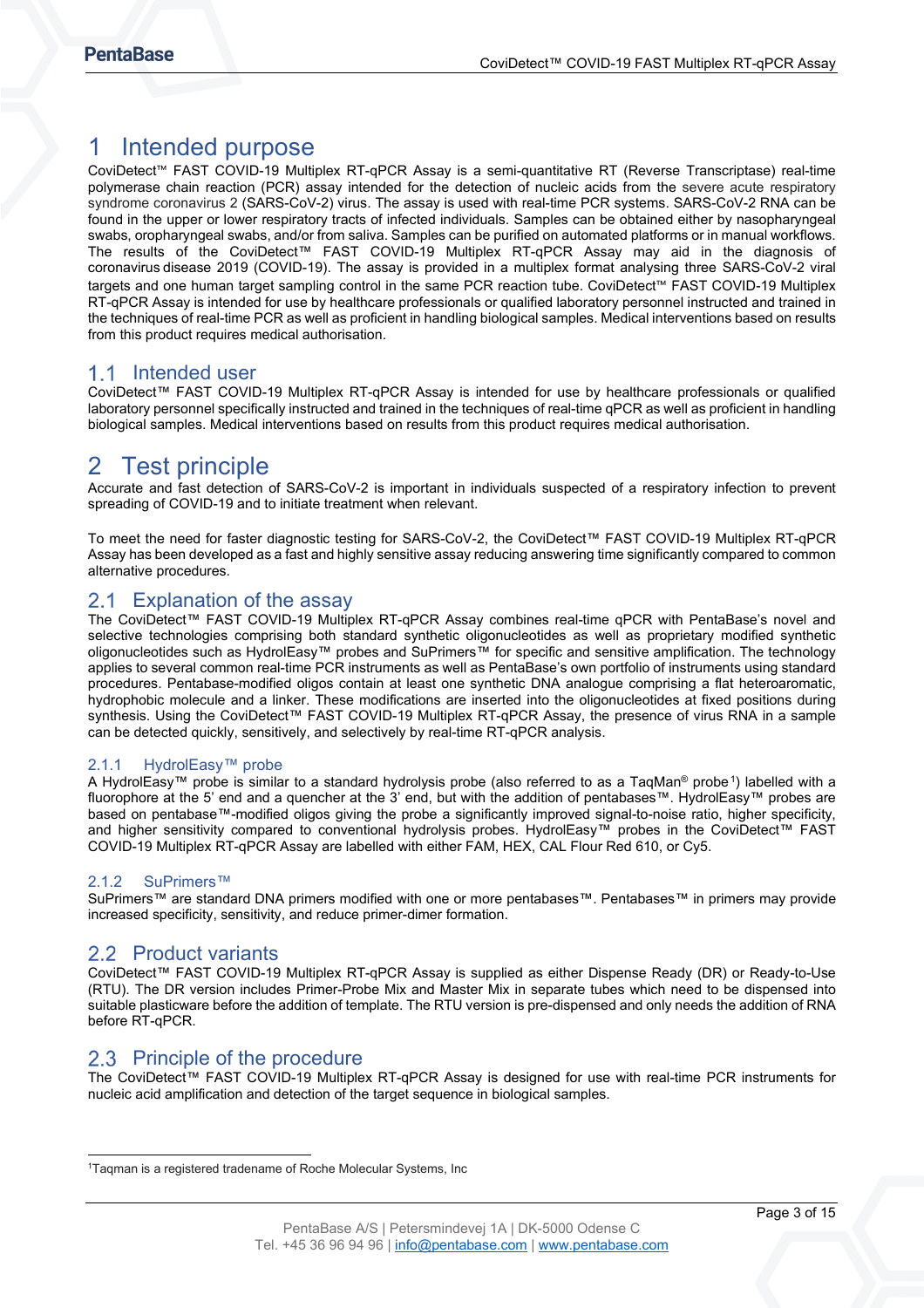The CoviDetect™ FAST COVID-19 Multiplex RT-qPCR Assay targets three viral sequences of the SARS-CoV-2 genome, two regions from the RNA dependent RNA polymerase (named IP2 and IP4) gene and one region from the envelope protein gene (named E gene) ([Table 1](#page-3-4)). Selective amplification of IP2, IP4 and E sequences is achieved by using sequence-specific forward and reverse primers with HydrolEasy™ probes labelled with FAM, HEX, and CAL Flour Red 610, respectively. Selective amplification of a region within the human Ribonuclease P gene (*RNase P*) is used as sampling control and is achieved by combining non-competitive sequence-specific forward and reverse primers with a sequence specific Cy5-labelled HydrolEasy™ probe which has no homology with the coronavirus genome. The amplified target is detected by measuring the increased fluorescence generated by release of the fluorophore from the fluorescently labelled oligonucleotide probe specifically targeting either of the SARS-CoV-2 sequences or the human sequence of interest. A heat- and inhibitor-resistant RT enzyme combined with a thermostable DNA polymerase enzyme is used for reverse transcription and subsequent amplification.

<span id="page-3-4"></span>**Table 1.** List of amplified genomic regions by the CoviDetect™ FAST COVID-19 Multiplex RT-qPCR Assay.

| <b>Targeted Regions</b> | <b>Gene</b>                              | <b>Fluorophore</b> |
|-------------------------|------------------------------------------|--------------------|
| IP2                     | RNA dependent RNA polymerase gene marker | <b>FAM</b>         |
| IP4                     | RNA dependent RNA polymerase gene marker | <b>HEX</b>         |
|                         | Envelope protein gene marker             | CAL Flour Red 610  |
| RNase P                 | Human RNase P                            | Cv5                |

## <span id="page-3-0"></span>3 Reagents and materials

The materials provided with the CoviDetect™ FAST COVID-19 Multiplex RT-qPCR Assay can be found in **[Table 2](#page-3-5)**. Materials required, but not provided can be found in **[Table 3](#page-4-2)**.

## <span id="page-3-1"></span>3.1 Storage

Refer to the label for expiry date. This assay should be stored at -20°C. For Dispense-Ready, keep the freeze-thaw cycles to a minimum and do not exceed 10 cycles. For RTU, do not repeat freeze-thawing.

#### <span id="page-3-2"></span>3.1.1 In-use stability

The assay components should be returned to the freezer promptly after use (DR) to minimise the time at room temperature and exposure to light.

Used Ready-to-Use PCR tubes and dispensed Primer-Probe and Master Mix should be disposed following your local guidelines on disposal of biological waste. The reagents included in CoviDetect™ FAST COVID-19 Multiplex RT-qPCR Assay are not for reusing.

## <span id="page-3-3"></span>3.2 Materials provided

<span id="page-3-5"></span>**Table 2.** List of materials provided with the CoviDetect™ FAST COVID-19 Multiplex RT-qPCR Assay as either Dispense Ready (DR) or Ready-to-Use (RTU).

| <b>Dispense Ready (DR)</b>                        |                                                                        |  |  |
|---------------------------------------------------|------------------------------------------------------------------------|--|--|
| CoviDetect™ FAST COVID-19 Multiplex RT-qPCR Assay |                                                                        |  |  |
| <b>Kit components</b>                             | <b>Content</b>                                                         |  |  |
| COVID-19 FAST Multiplex RT-qPCR Primer-Probe Mix  | Synthetic DNA.                                                         |  |  |
| AmpliSmaRT™ One Step RT-qPCR Master Mix           | Enzymes and buffer for reverse transcription and qPCR.                 |  |  |
| COVID-19 RT-gPCR Positive Extraction Control      | Buffer solution including inactivated SARS-CoV-2 RNA and<br>human DNA. |  |  |
| COVID-19 RT-gPCR Negative Extraction Control      | Buffer solution free of SARS-CoV-2 RNA.                                |  |  |
| <b>Ready-to-Use (RTU)</b>                         |                                                                        |  |  |
|                                                   |                                                                        |  |  |
| CoviDetect™ FAST COVID-19 Multiplex RT-qPCR Assay |                                                                        |  |  |
| <b>Kit components</b>                             | <b>Content</b>                                                         |  |  |
|                                                   | Synthetic DNA.                                                         |  |  |
| COVID-19 FAST Multiplex RT-qPCR Assay             | Enzymes and buffer for reverse transcription and gPCR.                 |  |  |
| COVID-19 RT-gPCR Positive Extraction Control      | Buffer solution including inactivated SARS-CoV-2 RNA and<br>human DNA. |  |  |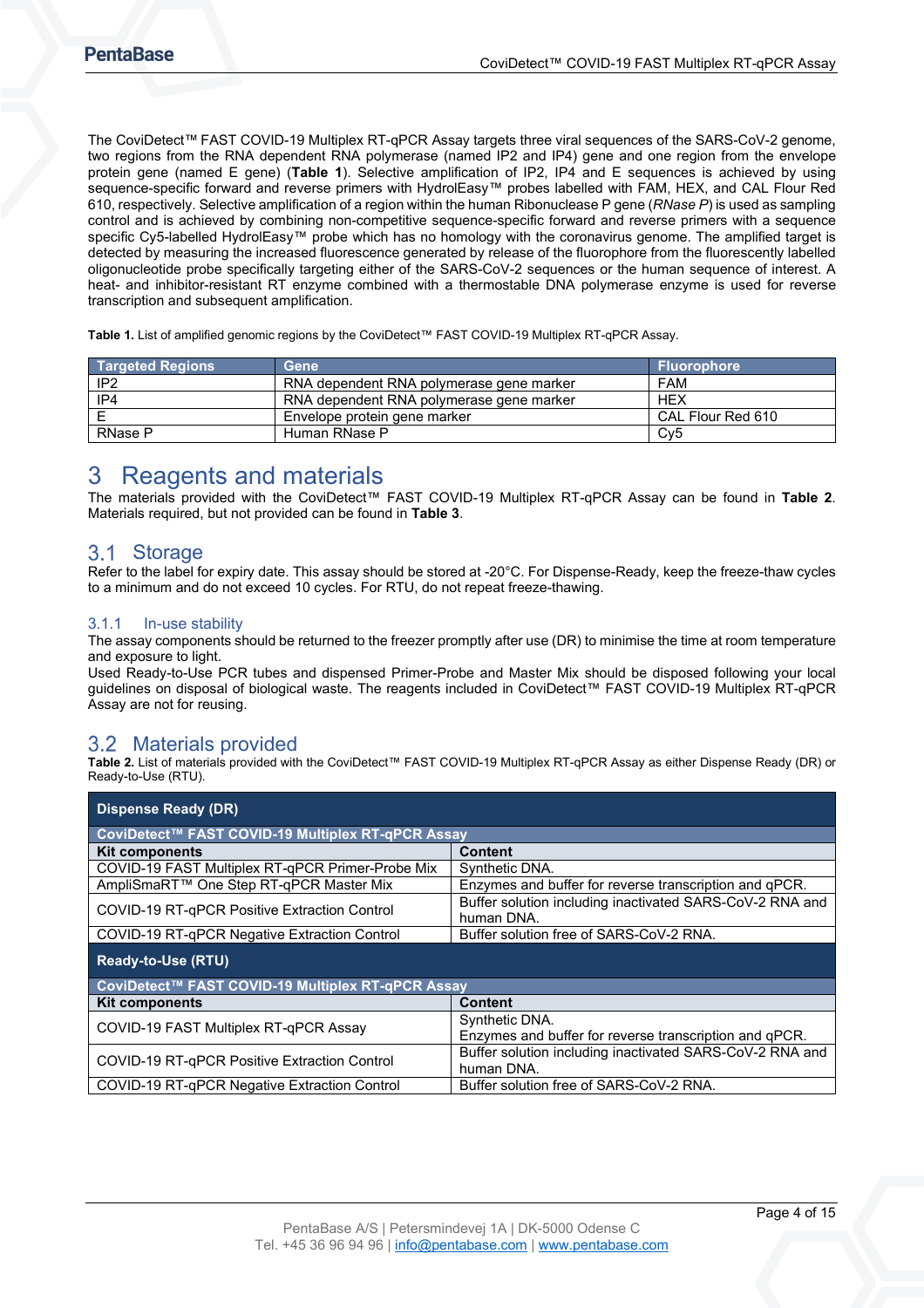## <span id="page-4-0"></span>3.3 Materials and instruments required but not provided

Materials CoviDetect™ FAST COVID-19 Multiplex RT-qPCR Assay is designed to run on open platforms and has been validated using samples purified with the BasePurifier™ 32 Nucleic Acid Extraction System 32 oscillating rods and analysed with the BaseTyper™ Real-Time PCR Instrument - 48 well block with 4 channel detection (BaseTyper™) (PentaBase A/S, ref. no. 750) CFX96 (Bio-Rad, ref. no. 1845097) or QuantStudio™ 5 (Applied Biosystems™ ref. no. A28574) real-time PCR instruments. There is currently no evidence available to PentaBase suggesting that there are certain relevant commercially available nucleotide purification methods and instruments or four-channel real-time qPCR instruments that are not compatible with the CoviDetect™ FAST COVID-19 Multiplex RT-qPCR Assay. However, to run CoviDetect™ FAST COVID-19 Multiplex RT-qPCR Assay on instruments not validated by PentaBase, it is highly recommended that a specific validation is performed using clinical samples and reference controls to verify cycle thresholds and cut-offs. Please contact PentaBase or your local distributor for support.

#### <span id="page-4-2"></span>**Table 3.** Materials and consumables required but not provided.

| <b>Materials</b>                                                                        |  |  |  |
|-----------------------------------------------------------------------------------------|--|--|--|
| Plasticware compatible with the used real-time PCR instrument <sup>2</sup>              |  |  |  |
| Pipettes (1-10 µL, 10-100 µL)                                                           |  |  |  |
| Pipette Tips                                                                            |  |  |  |
| Centrifuge for spinning PCR tubes, strips or plates                                     |  |  |  |
| <b>Collection Kits (one of the following)</b>                                           |  |  |  |
| Oropharyngeal swab                                                                      |  |  |  |
| Saliva collector                                                                        |  |  |  |
| <b>RNA extraction method or instrument</b>                                              |  |  |  |
| RNA Extraction kit (E.g. Viral DNA and RNA Extraction Kit, PentaBase A/S, ref. no. 727) |  |  |  |
| Extraction instrument (E.g. BasePurifier™ 32, PentaBase A/S, ref. no. 715)              |  |  |  |
| <b>Real-time qPCR</b>                                                                   |  |  |  |
| Real-time PCR instrument like: BaseTyper™ (PentaBase A/S, ref. no. 750)                 |  |  |  |

## <span id="page-4-1"></span>4 Warnings and precautions

- For *in vitro* diagnostic use.
- Treat all biological specimens as if capable of transmitting infectious agents. All biological specimens should be treated with universal precautions, as it is often impossible to know which specimens might be infectious.
- Follow your institution's safety procedures for working with chemicals and handling biological samples.
- Good laboratory practices and careful adherence to the procedures specified in these Instructions for Use are necessary. Wear laboratory coats, laboratory gloves and eye protection when handling biological samples and reagents. Laboratory gloves must be changed between handling different biological samples to avoid contamination of reagents.
- Remove gloves and wash hands thoroughly after handling samples and reagents.
- Do not use reagents that have expired.
- Do not use damaged CoviDetect™ FAST COVID-19 Multiplex RT-qPCR Assay tubes.
- Do not use a CoviDetect™ FAST COVID-19 Multiplex RT-qPCR Assay pre-dispensed in a Ready-to-Use PCR tube that has been dropped while open.
- Do not open the tubes or unseal wells during or after amplification following completing the PCR program.
- Baseline drift, a slowly rising signal in the amplification plot with no or late exponential phase, may lead to false positive results if not corrected. Refer to section 7.1 for more information.
- Consult relevant nucleic acid extraction and real-time qPCR Instrument User Guides for additional warnings, precautions, and procedures to reduce the risk of contamination.
- Dispose of used CoviDetect™ FAST COVID-19 Multiplex RT-qPCR tubes, pipette tips, and specimen tubes according to local, state, and federal regulations for biological material.
- Due to the high sensitivity of the assays, contamination of the work area with previous positive samples might cause false-positive results. Therefore, use extreme caution not to contaminate reagents and handle samples according to good laboratory practice.
- Minimise the exposure of CoviDetect™ FAST COVID-19 Multiplex RT-qPCR Assay to light due to the presence of light sensitive HydrolEasy™ probes.
- The reagents should not be diluted to a lower concentration than stated in the protocol. This may affect the performance of the assay.
- Do not substitute the reagents with others, as it may affect the performance of the assay.
- Specimen collection must be performed using appropriate swab types. Inadequate or inappropriate sample collection, storage, and transport may yield incorrect or invalid results. NOTE: Cotton or calcium alginate swabs,

<span id="page-4-3"></span><sup>2</sup> Only when using Dispense Ready version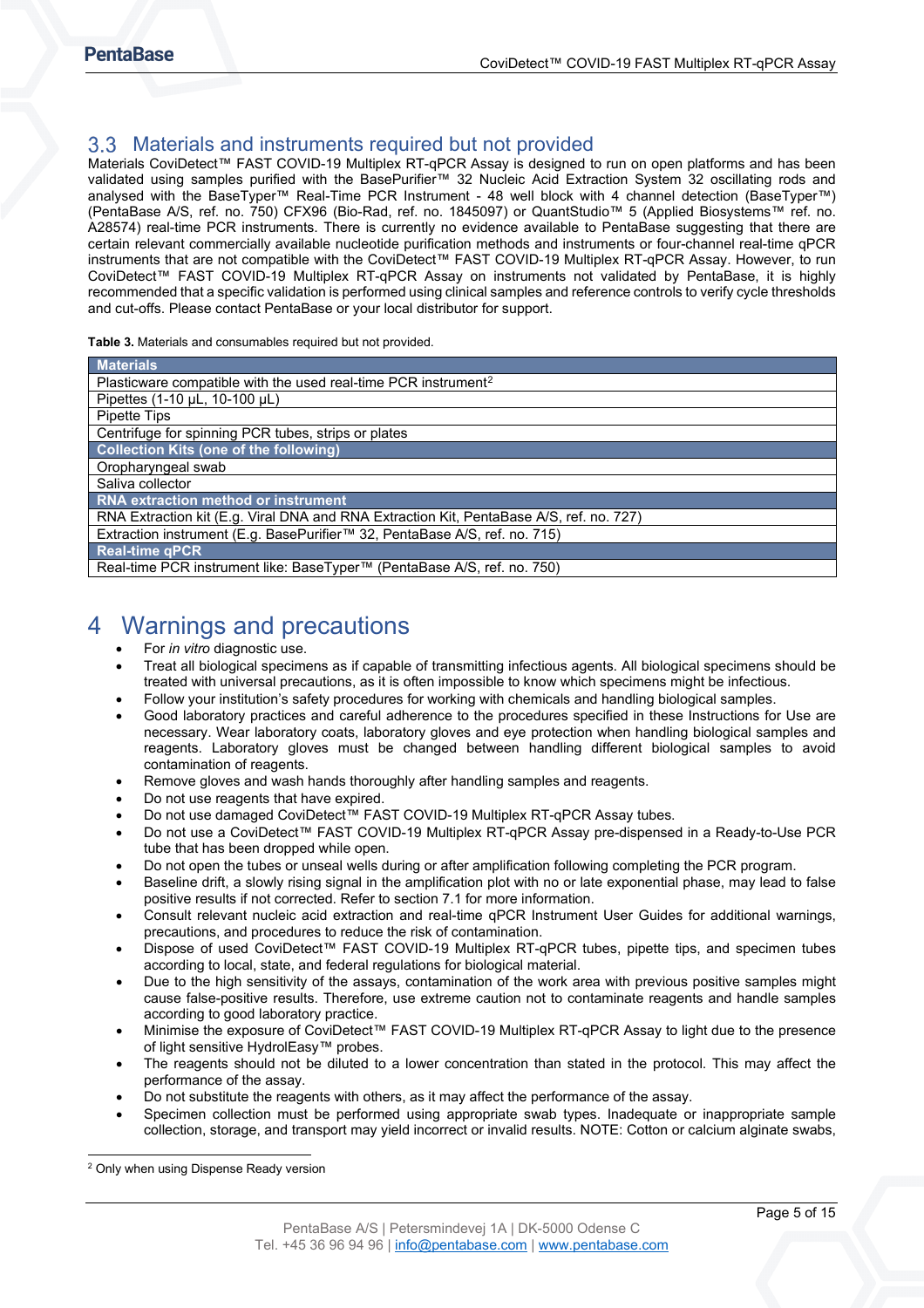or swabs with wood shafts have not been thoroughly tested with CoviDetect™ FAST COVID-19 Multiplex RTqPCR Assay.

- Specimen collection should be performed at least 30 minutes after tooth brushing, eating, or drinking to decrease the risk of inaccurate results.
- Ensure there is no sign of leakage from the collection tube before running the analysis.

## <span id="page-5-0"></span>5 Sample handling

Handle all biological samples and controls as if they are capable of transmitting infectious agents. Please follow your local guidelines for handling and disposal of the sample material.

## <span id="page-5-1"></span>Sample collection

The specimens should be collected from oropharyngeal swab or saliva. Ineffective or inappropriate sample collection can result in false test results. Training in specimen collection is therefore recommended to ensure the best quality.

## <span id="page-5-2"></span>5.2 Transport and storage

Transportation of collected specimens must comply with all applicable regulations for the transport of biological agents. Specimens can be stored in suitable buffers, such as viral transport media. Please follow the specific instructions for use of the transport vial.

## <span id="page-5-3"></span>5.3 Sample purification

Specimens should be subjected to RNA purification prior to analysis by CoviDetect™ FAST COVID-19 RT-qPCR Assay using suitable RNA purification methods such as the BasePurifier™ 32 and the Viral DNA and RNA Extraction Kit (see **[Table 3](#page-4-2)**) according to the manufacturer's instructions. Be aware that the outcome from the purification method may influence the results of the CoviDetect™ COVID-19 FAST COVID-19 RT-qPCR Assay.

## <span id="page-5-4"></span>5.4 Positive and Negative Extraction controls

At least one Positive and one Negative extraction control should be included in each purification and subsequent RT-qPCR run. There are enough positive and negative control samples included in the kit to purify an average of four samples per run. If less than four samples are purified on average per run, additional controls can be ordered from PentaBase or your local distributor.

The Positive extraction control contains 20 SARS-CoV-2 RNA copies and 0.5 ng human genomic DNA per microliter.

**NOTE:** The Extraction Controls cannot be added directly to the CoviDetect™ FAST COVID-19 RT-qPCR Assay but must be subjected to a nucleotide extraction procedure first. Use the maximum amount (up to 200 µL) of Positive and Negative Extraction Control recommended by the supplier of the RNA purification kit that you use.

## <span id="page-5-5"></span>6 Procedure

### <span id="page-5-6"></span>6.1 Dispense Ready

- 1. Add 6 µL AmpliSmaRT™ One-Step RT-qPCR Master Mix to each PCR tube (vial, strip or plate).
- 2. Add 1 µL Primer/probe multiplex mix to the PCR tubes or wells.<br>3. Add 5 µL of the template (sample, positive control or negative c
- 3. Add 5 µL of the template (sample, positive control or negative control) to the needed PCR tubes.<br>4. Seal all tubes
- Seal all tubes.
- 'Optional step: Briefly vortex PCR tubes (2-3 sec.) to enhance elimination of air bubbles'
- 5. Spin down the PCR tubes (1-2 minutes at 4000-5000 rpm) to ensure that all reagents are collected at the bottom of the tubes and to eliminate air bubbles.
- 6. Place the PCR tubes in the real-time PCR instrument and run the RT-qPCR program (**[Table 4](#page-6-4)**).

## <span id="page-5-7"></span>6.2 Ready-to-Use

- 1. Spin down the PCR strips (1-2 minutes at 4000-5000 rpm) to ensure that all reagents are collected at the bottom of the strips to eliminate air bubbles.
- 2. Open PCR tubes and add 5 µL of template (sample, positive, or negative control). Continue with different templates and tubes until all templates are added to individual tubes.
- 3. Seal all tubes.
- 'Optional step: Briefly vortex PCR strips (2-3 sec.) to enhance elimination of air bubbles'
- 4. Spin down the PCR strips (1-2 minutes at 4000-5000 rpm) to ensure that all reagents are collected at the bottom of the strips and to eliminate air bubbles.
- 5. Place the PCR strips in the real-time qPCR instrument and run the RT-qPCR program (**[Table 4](#page-6-4)**).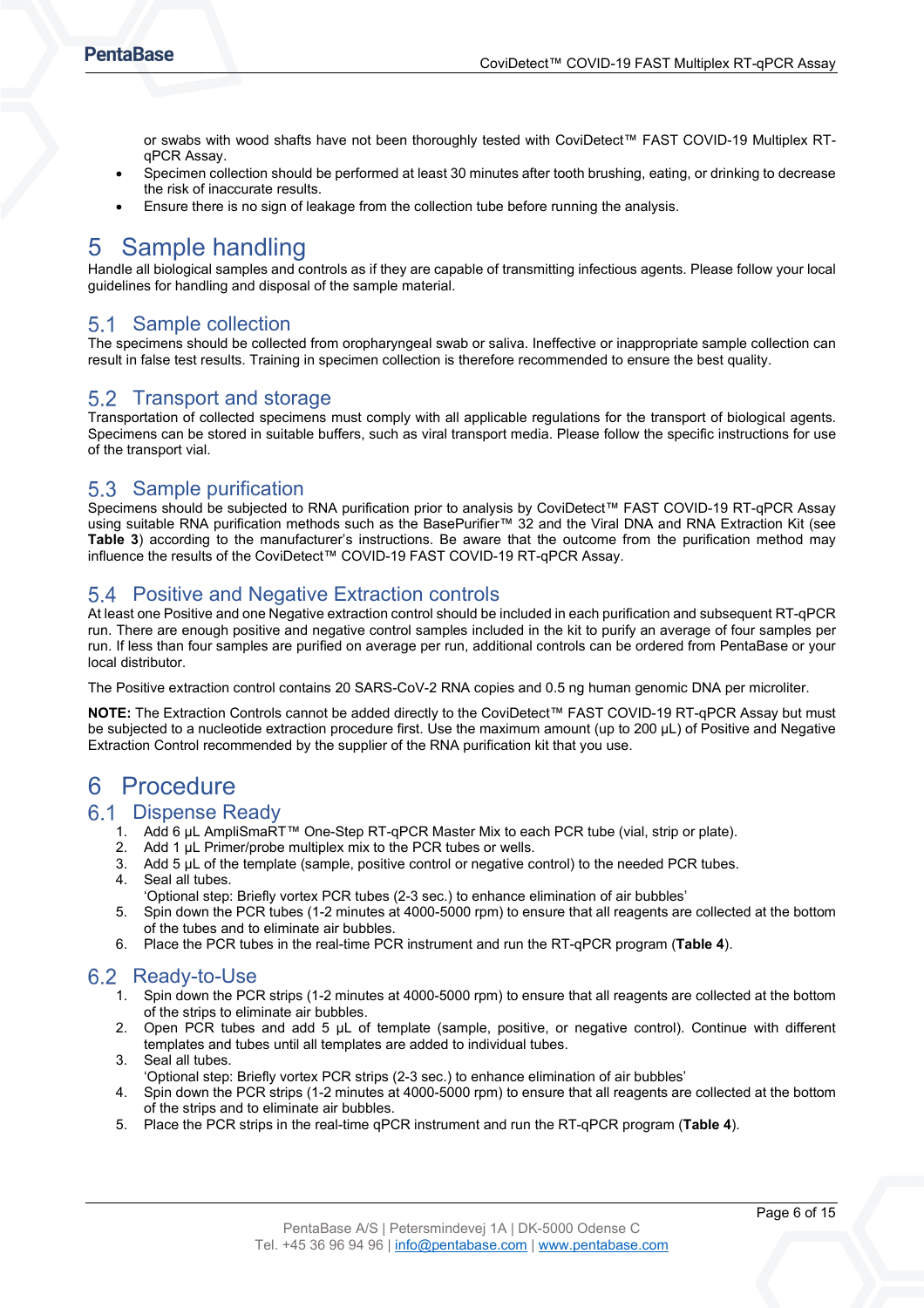## <span id="page-6-0"></span>6.3 RT-qPCR program

<span id="page-6-4"></span>**Table 4**. RT-qPCR protocol for running CoviDetect™ FAST COVID-19 Multiplex RT-qPCR Assay.

| <b>Protocol</b>             | <b>Temperature</b><br>[°C] | <b>Time</b><br>[sec] | <b>Cycles</b> | Ramping<br>[°C/sec] | <b>Channel</b>                                                                  |
|-----------------------------|----------------------------|----------------------|---------------|---------------------|---------------------------------------------------------------------------------|
| Stage 1                     |                            |                      |               |                     |                                                                                 |
| Hold                        | 52                         | 180                  |               | 8                   |                                                                                 |
| Stage 2                     |                            |                      |               |                     |                                                                                 |
| Hold                        | 95                         | 30                   |               | 8                   |                                                                                 |
| <b>Stage 3 (Cycle 1-45)</b> |                            |                      |               |                     |                                                                                 |
|                             | 90                         |                      |               | 8                   |                                                                                 |
| 2-step amplification        | 60                         | 12                   | 45            | 8                   | FAM (green)<br>HEX/VIC <sup>®</sup> (yellow)<br>Texas Red (orange)<br>Cy5 (red) |

## <span id="page-6-1"></span>7 Data Analysis

For the CoviDetect™ FAST COVID-19 Multiplex RT-qPCR Assay analysis, determining the cycle threshold (Ct) is a central part of the data analysis procedure. The Ct is defined as the cycle in which the fluorescence signal of a given assay exceeds the threshold value, which is set as part of the analysis procedure. The Ct values of the PCR program (**[Table 4](#page-6-4)**, stage 3) are compared to predefined cut-off values to determine if the individual samples are positive or negative for SARS-CoV-2 (Section [7.2\)](#page-6-3)

#### <span id="page-6-2"></span> $7.1$ Baseline and threshold settings

Results from CoviDetect™ FAST COVID-19 Multiplex RT-qPCR Assay can be analysed using both automatic and manual baseline and threshold settings. If automatic baseline and threshold settings are used, it is recommended to also perform a visual inspection of the amplification curves since some cases might need manual adjustment of baseline and/or threshold due to baseline drift and/or incorrect baselining. When setting the baseline manually, it is recommended to use 5 cycle intervals such as from cycle 10 to cycle 15 depending on the amplification curve of the sample. When setting the threshold manually, the threshold should be set to cross at the beginning of the exponential PCR phase and above any background or baseline fluorescence. If there is significant background or baseline fluorescence, adjust the baseline interval.

## <span id="page-6-3"></span>7.2 Interpretation of results

An overview of the possible outcomes of the analysis is shown in **[Table 5.](#page-6-5)**

<span id="page-6-5"></span>No template control (NTC) should produce no Ct values for the IP2, IP4 and E SARS-CoV-2-specific targets. NTC Ct values above cycle 38 for the RNase P sample control are acceptable.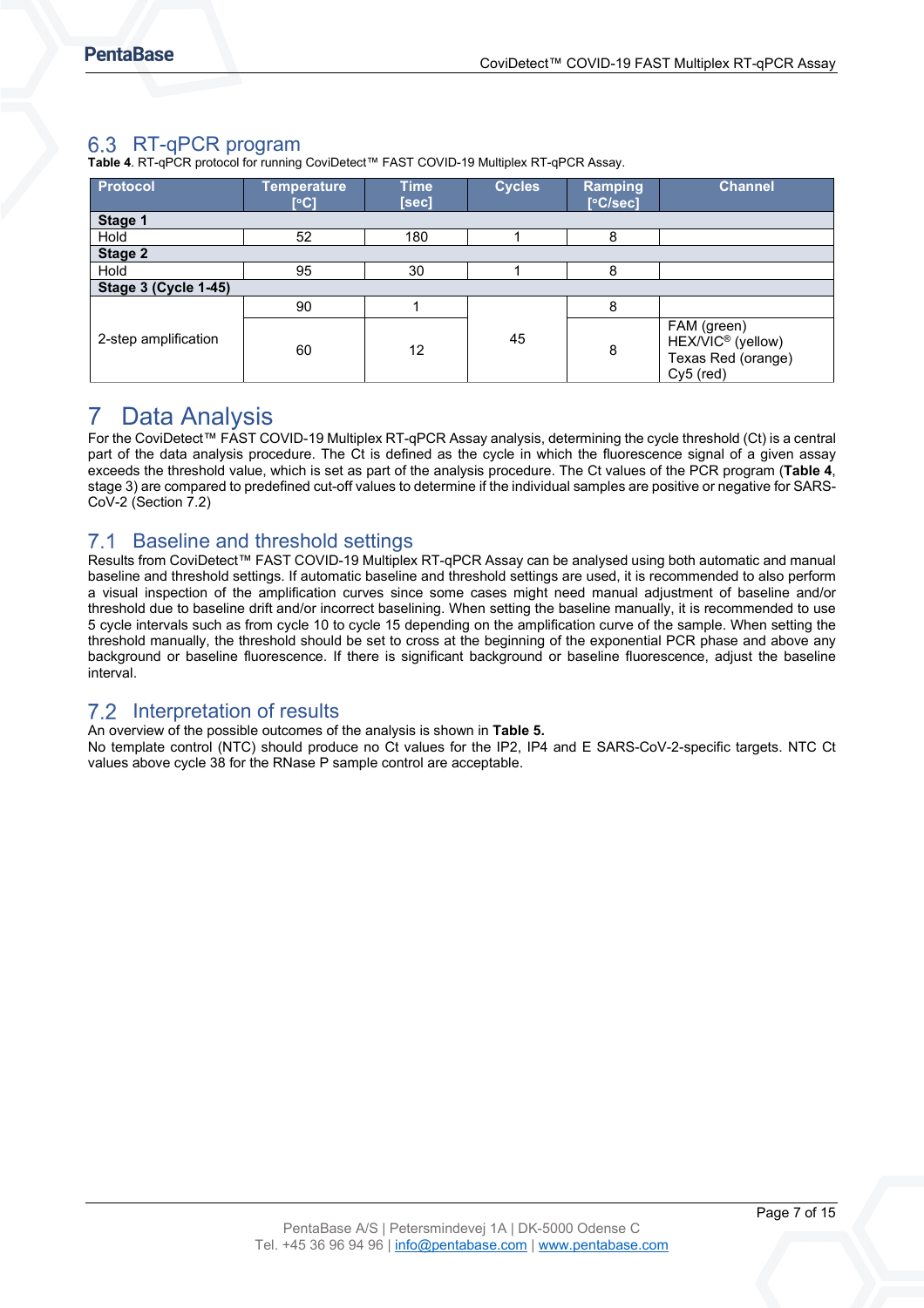| <b>Sample status</b>   | <b>Target</b>           | <b>Outcome</b>               | C <sub>t</sub> | <b>Conclusion</b> | <b>Comments</b>                                                                                                                                                                                                                             |  |
|------------------------|-------------------------|------------------------------|----------------|-------------------|---------------------------------------------------------------------------------------------------------------------------------------------------------------------------------------------------------------------------------------------|--|
|                        | IP <sub>2</sub>         | +                            | ≤42            |                   | The sample is considered SARS-CoV-2                                                                                                                                                                                                         |  |
|                        | IP4                     | $+$                          | $\leq 42$      |                   | positive when only two or three SARS-                                                                                                                                                                                                       |  |
| Positive case 1        | E                       | $\ddot{}$                    | ≤42            |                   | CoV-2 specific targets are positive,                                                                                                                                                                                                        |  |
|                        | RNase P                 | $+/-$                        | (≤34)          |                   | even the RNase P target is negative                                                                                                                                                                                                         |  |
|                        | IP2                     | $\blacksquare$               | >42            |                   | The sample is considered SARS-CoV-2                                                                                                                                                                                                         |  |
|                        | IP4                     | +                            | $\leq 42$      |                   | positive when the RNase P target is                                                                                                                                                                                                         |  |
| Positive case 2        | $\overline{E}$          | $\ddot{}$                    | ≤42            |                   | positive and two the SARS-CoV-2-                                                                                                                                                                                                            |  |
|                        | RNase P                 | $\ddot{}$                    | ≤34            |                   | specific targets are positive.                                                                                                                                                                                                              |  |
|                        | IP <sub>2</sub>         | +                            | $\leq$ 42      |                   | The sample is considered SARS-CoV-2                                                                                                                                                                                                         |  |
|                        | IP4                     | $\qquad \qquad \blacksquare$ | >42            |                   | positive when the RNase P target is                                                                                                                                                                                                         |  |
| Positive case 3        | E                       | +                            | ≤42            |                   | positive and two the SARS-CoV-2-                                                                                                                                                                                                            |  |
|                        | RNase P                 | $\ddot{}$                    | ≤34            |                   | specific targets are positive.                                                                                                                                                                                                              |  |
|                        | IP <sub>2</sub>         | $\ddot{}$                    | $\leq 42$      |                   | The sample is considered SARS-CoV-2                                                                                                                                                                                                         |  |
|                        | IP4                     | $\ddot{}$                    | $\leq 42$      |                   | positive when the RNase P target is                                                                                                                                                                                                         |  |
| Positive case 4        | $\overline{\mathsf{E}}$ | $\overline{\phantom{a}}$     | $>42$          | SARS-CoV-2        | positive and two the SARS-CoV-2-                                                                                                                                                                                                            |  |
|                        | <b>RNase P</b>          | +                            | ≤34            | positive          | specific targets are positive.                                                                                                                                                                                                              |  |
|                        | $\overline{IP2}$        | $\ddot{}$                    | $\leq 42$      |                   | The sample is considered SARS-CoV-2                                                                                                                                                                                                         |  |
|                        | IP4                     |                              | >42            |                   | positive when the RNase P target is                                                                                                                                                                                                         |  |
| Positive case 5        | E                       |                              | $>42$          |                   | positive and one of the SARS-CoV-2-                                                                                                                                                                                                         |  |
|                        | <b>RNase P</b>          | $\ddot{}$                    | ≤34            |                   | specific targets are positive in two<br>independent runs.<br>The sample is considered SARS-CoV-2<br>positive when the RNase P target is<br>positive and one of the SARS-CoV-2-<br>specific targets are positive in two<br>independent runs. |  |
|                        |                         |                              |                |                   |                                                                                                                                                                                                                                             |  |
|                        | IP <sub>2</sub>         | $\blacksquare$               | $>42$          |                   |                                                                                                                                                                                                                                             |  |
| Positive case 6        | IP4                     | $\ddot{}$                    | $\leq 42$      |                   |                                                                                                                                                                                                                                             |  |
|                        | E                       | $\blacksquare$               | >42            |                   |                                                                                                                                                                                                                                             |  |
|                        | RNase P                 | $\ddot{}$                    | ≤34            |                   |                                                                                                                                                                                                                                             |  |
|                        | IP <sub>2</sub>         | $\qquad \qquad \blacksquare$ | >42            |                   | The sample is considered SARS-CoV-2                                                                                                                                                                                                         |  |
|                        | IP4                     | $\overline{\phantom{0}}$     | >42            |                   | positive when the RNase P target is                                                                                                                                                                                                         |  |
|                        | E                       | $\ddot{}$                    | ≤42            |                   | positive and one of the SARS-CoV-2-                                                                                                                                                                                                         |  |
| Positive case 7        |                         |                              |                |                   | specific targets are positive in two                                                                                                                                                                                                        |  |
|                        | RNase P                 | +                            | ≤34            |                   | independent runs. Please note that if E<br>is below Ct 30 this might be due to<br>presence of SARS-CoV-1.                                                                                                                                   |  |
|                        |                         |                              |                |                   |                                                                                                                                                                                                                                             |  |
|                        | IP <sub>2</sub>         | $\blacksquare$               | >42            |                   |                                                                                                                                                                                                                                             |  |
|                        | IP4                     | $\qquad \qquad \blacksquare$ | >42            | SARS-CoV-2        |                                                                                                                                                                                                                                             |  |
| <b>Negative case 8</b> | E                       | $\qquad \qquad \blacksquare$ | >42            | negative          | A positive RNase P signal is required for<br>a sample to be considered negative.                                                                                                                                                            |  |
|                        | RNase P                 | +                            | ≤34            |                   |                                                                                                                                                                                                                                             |  |
|                        | IP2                     | $\blacksquare$               | $>42$          |                   |                                                                                                                                                                                                                                             |  |
|                        | IP4                     | $\overline{\phantom{a}}$     | >42            |                   | The sample is invalid if no signal is                                                                                                                                                                                                       |  |
| Invalid case 9         | E                       |                              | >42            |                   | present in any of the targets.                                                                                                                                                                                                              |  |
|                        | RNase P                 | $\overline{\phantom{a}}$     | >34            |                   |                                                                                                                                                                                                                                             |  |
|                        | IP <sub>2</sub>         | +                            | ≤42            |                   | The sample is invalid if only in one of the                                                                                                                                                                                                 |  |
|                        | IP4                     | $\qquad \qquad \blacksquare$ | >42            |                   | SARS-CoV-2-specific targets is positive                                                                                                                                                                                                     |  |
| Invalid case 10        | E                       | $\qquad \qquad \blacksquare$ | >42            |                   | and the human control (RNase P) is                                                                                                                                                                                                          |  |
|                        | RNase P                 | $\qquad \qquad \blacksquare$ | >34            | Invalid           | negative.                                                                                                                                                                                                                                   |  |
|                        | IP <sub>2</sub>         | -                            | >42            |                   | The sample is invalid if only in one of the                                                                                                                                                                                                 |  |
|                        | $\overline{IP4}$        | +                            | ≤42            |                   | SARS-CoV-2-specific targets is positive                                                                                                                                                                                                     |  |
| Invalid case 11        | E                       | $\frac{1}{2}$                | >42            |                   | and the human control (RNase P) is                                                                                                                                                                                                          |  |
|                        | RNase P                 | $\qquad \qquad \blacksquare$ | >34            |                   | negative.                                                                                                                                                                                                                                   |  |
|                        | IP <sub>2</sub>         | $\qquad \qquad \blacksquare$ | >42            |                   | The sample is invalid if only in one of the                                                                                                                                                                                                 |  |
| Invalid case 12        | IP4                     | $\overline{\phantom{a}}$     | >42            |                   | SARS-CoV-2-specific targets is positive                                                                                                                                                                                                     |  |
|                        | E                       | $\ddot{}$                    | ≤42            |                   | and the human control (RNase P) is                                                                                                                                                                                                          |  |
|                        | RNase P                 | -                            | >34            |                   | negative.                                                                                                                                                                                                                                   |  |

#### <span id="page-7-0"></span>**Table 5**. Ct threshold values for CoviDetect™ FAST COVID-19 Multiplex RT-qPCR Assay.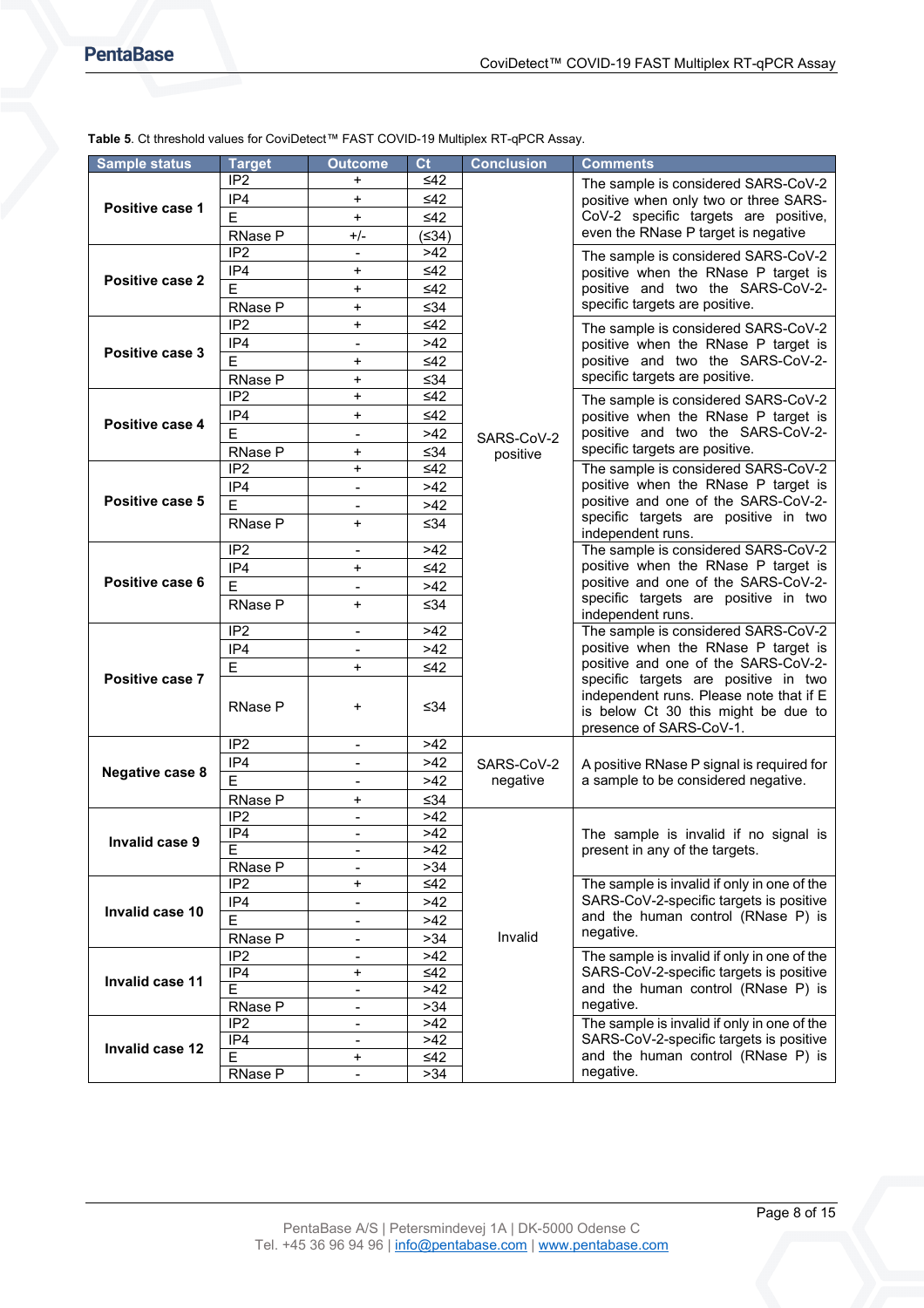#### <span id="page-8-0"></span>7.2.1 Positive samples

The sample is positive for SARS-CoV-2 when at least two Ct values for viral IP2, IP4 and E gene targets are below 42, even when RNase P is negative (**[Table 5](#page-7-0)**, cases 1-4). Please notice that the RNase P signal may be suppressed in some samples and particularly when containing large amounts of viral RNA. Furthermore, a sample is also considered SARS-CoV-2 positive if only one of the three SARS-CoV-2-specific targets are positive in two independent runs, when assuming that the RNase P sample control, positive control, and negative control are all valid (**[Table 5](#page-7-0)**, cases 5-7). **Note** that a sample is considered SARS-CoV-2 positive even in cases where the positive SARS-Cov-2-specific target in the re-run is different from the first run. The lack of signal in either IP2, IP4 or E may be due to very limited amount of virus in the sample or the presence of mutations in the target regions of the assay.

**Note:** The E gene target can also detect SARS-CoV-1, and followingly, if the E gene target has a Ct below 30 and the other SARS-CoV-2-specific target are negative, it can be due to the presence of SARS-CoV-1 in the sample. Thus, in case of a confirmed positive sample where only the SARS-CpV-2-specific E gene target is positive and with a Ct below 30 in two independent runs, it is recommended to send the sample for sequencing to clarify whether the case is SARS-CoV-1 or SARS-CoV-2 positive.

#### <span id="page-8-1"></span>7.2.2 Negative samples

The sample is considered negative for detection of SARS-CoV-2 if the sample is positive for RNase P but negative for IP2, IP4 and E (**[Table 5](#page-7-0)**, case 8).

#### <span id="page-8-2"></span>7.2.3 Invalid samples

In case of no or late amplification of RNase P, (Ct ≥ 34), the test is invalid (**[Table 5](#page-7-0)**, cases 9-12). For invalid results, if more specimen is available, repeat the extraction and run the test again. If all markers remain negative after repeating the test, the test is inconclusive, and if possible, a new specimen should be collected for a new test.

#### 7.2.3.1 No sample signals

In case of no signal in any of the CoviDetect™ FAST COVID-19 Multiplex RT-qPCR Assay targets (**[Table 5](#page-7-0)**, case 9), check if template has been added to the tube. If more specimen is available, repeat the extraction and run the test again. If all targets remain negative after repeating the test, no diagnosis can be concluded, and if possible, a new specimen should be collected for testing.

In case of no signals in any of the samples in a run, check that the correct PCR program has been used (section [6.3\)](#page-6-0).

#### 7.2.3.2 No positive control signals

In case of no signals for the positive control, check if the correct PCR program has been used (section [6.3\)](#page-6-0) and that a positive control has been included in the run tube. If the correct program has been used and there is no signal in any of the samples repeat the extraction and run the test again. If all markers remain negative after repeating the test, contact PentaBase A/S or your local distributor for support.

#### 7.2.3.3 Signal in NTC

Signals in the NTC sample(s) indicate contamination of the reagents and thus all positive samples in the run should be considered invalid. Make sure that the threshold has been set correctly and/or repeat the extraction of all samples and run the test again. If the problem persists, find the cause of contamination by checking or replacing all potential sources of the contamination such as pipettes and instruments. If the contamination cannot be located contact PentaBase A/S or your local distributor for support.

#### 7.2.3.4 Estimation of SARS-CoV-2 RNA concentration

CoviDetect™ FAST COVID-19 Multiplex RT-qPCR Assay is a semi-quantitative test that can be used to estimate the concentration of SARS-CoV-2 RNA in a sample as described in Equation 1. Equation 1 is based on linear regression analysis of IP2 and IP4 Ct values as a function of the logarithm of controlled sample concentrations of SARS-CoV-2 RNA:

$$
C_{RNA\,(copies/\mu L)} = 10^{\left(\overline{C}t - 36.412\right)} \tag{1}
$$

where Ct represents the average Ct in stage 3 of the program shown in Table 4 of IP2 and IP4 (FAM and HEX). An example is shown below:

#### *Example:*

1. Calculate  $\overline{Ct}$  when  $Ct_{IP2} = 29.11$  and  $Ct_{IP4} = 29.01$ 

$$
\overline{Ct} = \frac{(Ct_{IP2} + Ct_{IP4})}{2} = \frac{(29.11 + 29.01)}{2} = 29.06
$$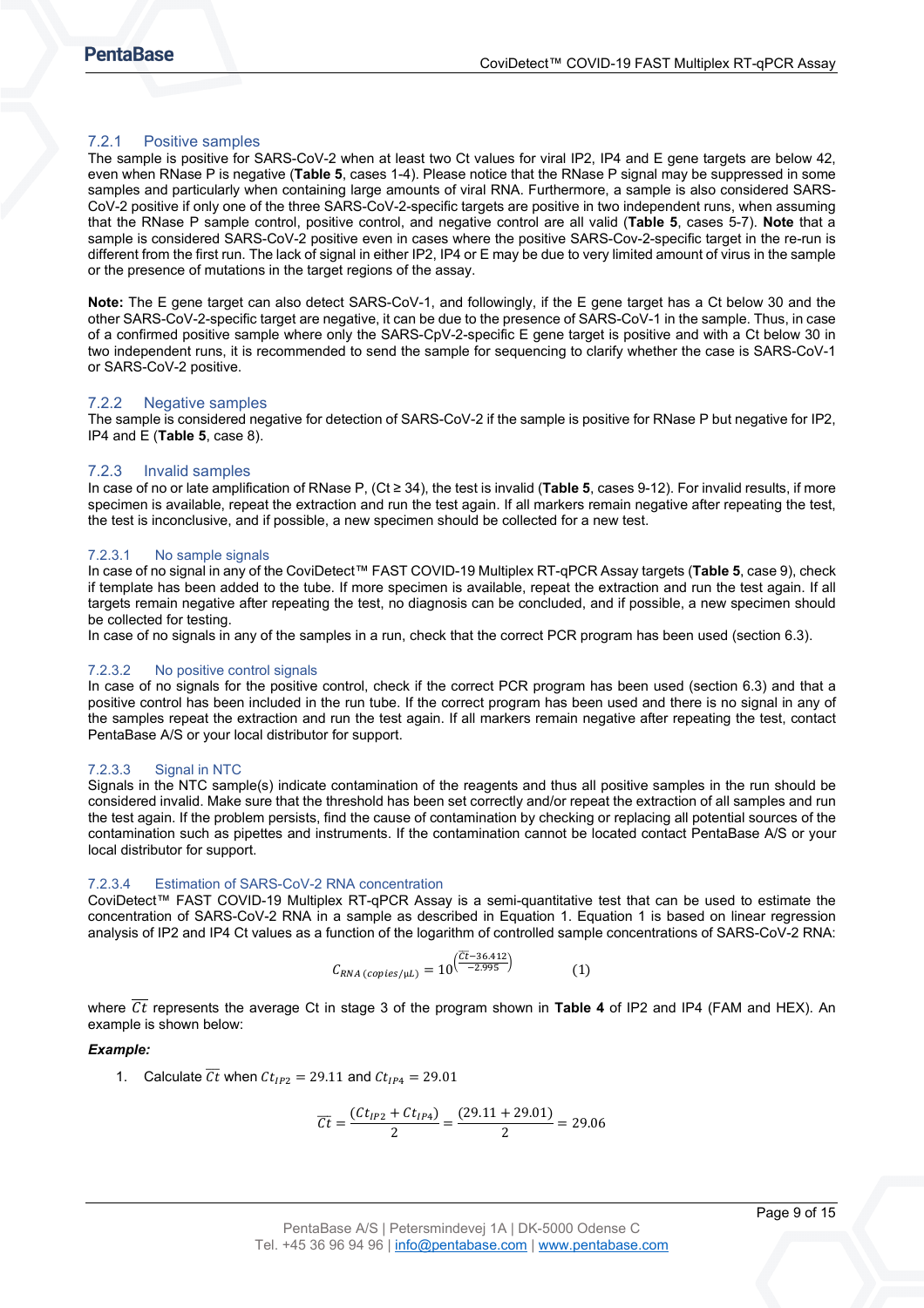2. Calculate concentration of SARS-CoV-2 RNA in the sample

$$
C_{RNA\ (copies/\mu L)} = 10^{\left(\frac{\overline{C}t - 36.412}{-2.995}\right)} = 10^{\left(\frac{29.06 - 33.478}{-2.995}\right)} = 281.8 \text{ copies/}\mu\text{L}
$$

**NOTE:** Equation 1 is only valid for concentrations at or above the limit of detection as described in **[Table 6](#page-9-5)** and **[Table](#page-9-6) 7**. Samples were purified and analysed using the BasePurifier™ 32 (ref. no. 715, PentaBase A/S) with the Viral DNA and RNA Extraction Kit, and the BaseTyper™ Instrument. The use of other purification methods and/or real-time PCR instruments may affect the calculation of estimated sample concentrations. To verify the calculations when using other instrument combinations, a standard curve should be made using relevant clinical matrix.

## <span id="page-9-0"></span>8 Performance evaluation

## <span id="page-9-1"></span>8.1 Analytical sensitivity – Limit of Detection

#### <span id="page-9-2"></span>8.1.1 Oropharyngeal matrix

The limit of detection (LOD) of CoviDetect™ FAST COVID-19 Multiplex RT-qPCR Assay was found to be 1 copy of SARS-CoV-2 RNA per µL. Synthetic SARS-CoV-2 RNA (Twist Bioscience, cat. no. 102015) was spiked into a negative clinical oropharyngeal matrix. RNA was extracted using the BasePurifier™ 32 and Viral DNA and RNA Extraction Kit and RTqPCR was performed using the BaseTyper™ Instrument (**[Table 6](#page-9-5)**).

<span id="page-9-5"></span>**Table 6.** Limit of detection (LOD) of CoviDetect™ FAST COVID-19 Multiplex RT-qPCR Assay using SARS-CoV-2 RNA spiked into oropharyngeal matrix. RNA was extracted using the BasePurifier™ 32 and RT-qPCR was performed using the BaseTyper™ Instrument.

| <b>Target</b>   | <b>SARS-CoV-2 RNA</b><br>(Copy/µL) | <b>Positives/Total</b> | Positives (%) |
|-----------------|------------------------------------|------------------------|---------------|
| IP <sub>2</sub> |                                    | 14/20                  | 70            |
| IP4             | 0.5                                | 2/20                   | 10            |
|                 |                                    | 11/20                  | 55            |
| IP2 or IP4 or E |                                    | 16/20                  | 80            |
| IP <sub>2</sub> |                                    | 18/20                  | 90            |
| IP4             |                                    | 4/20                   | 20            |
|                 | 1.0                                | 17/20                  | 85            |
| IP2 or IP4 or E |                                    | 20/20                  | 100           |

The LOD might be higher when using other PCR instruments such as QuantStudio™ and CFX96.

#### <span id="page-9-3"></span>8.1.2 Saliva matrix

The limit of detection (LOD) of CoviDetect™ FAST COVID-19 Multiplex RT-qPCR Assay has been evaluated by spiking synthetic SARS-CoV-2 RNA (Twist Bioscience, cat. no. 102015) into a negative clinical saliva matrix. The LOD was found to be 1 copy per µL. Based on an initial dilution series, 6000, 3000 and 1500 copies of SARS-CoV-2 RNA were each spiked into 6 mL of 20 oropharyngeal specimens. RNA was extracted using the BasePurifier™ 32 and Viral DNA and RNA Extraction Kit (**[Table](#page-9-6) 7**).

<span id="page-9-6"></span>**Table 7.** Limit of detection (LOD) of CoviDetect™ FAST COVID-19 Multiplex RT-qPCR Assay using SARS-CoV-2 RNA spiked into wild type human DNA. RT-qPCR was performed using the BaseTyper™ Instrument.

| <b>Target</b>   | <b>SARS-CoV-2 RNA</b><br>$(Copy/\mu L)$ | <b>Positives/Total</b> | Positives (%) |
|-----------------|-----------------------------------------|------------------------|---------------|
| IP <sub>2</sub> |                                         | 8/20                   | 40            |
| IP4             | 0.5                                     | 0/20                   |               |
|                 |                                         | 9/20                   | 45            |
| IP2 or IP4 or E |                                         | 14/20                  | 70            |
| IP <sub>2</sub> |                                         | 14/20                  | 70            |
| IP4             | 1.0                                     | 2/20                   | 10            |
| F               |                                         | 13/20                  | 65            |
| IP2 or IP4 or E |                                         | 19/20                  | 95            |

#### <span id="page-9-4"></span>8.1.3 False-positive rate of clinical saliva samples

The false-positive rate of saliva sampling was evaluated on 120 saliva samples from non-infected individuals. RNA was extracted using the BasePurifier™ 32 and Viral DNA and RNA Extraction Kit. RT-qPCR was performed using the BaseTyper™ Instrument. All 120 samples were found to be SARS-CoV-2 negative using the CoviDetect™ FAST COVID-19 Multiplex RT-qPCR Assay. RNase P sample control Ct values were found to be lower than 34 in all cases (data not shown).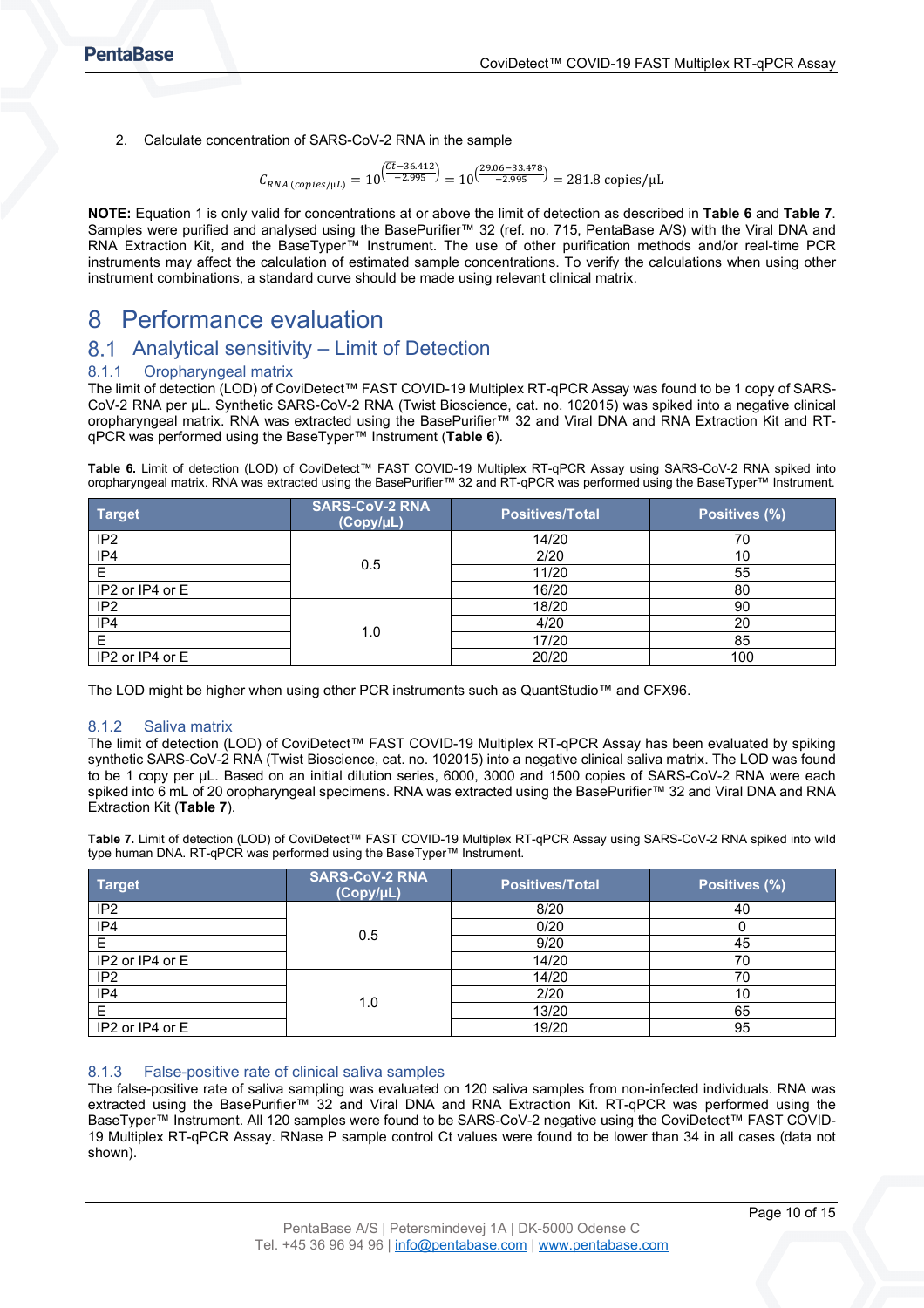## <span id="page-10-0"></span>8.2 Analytical precision

The analytical precision when using the CoviDetect™ FAST for three different lots and with different operators. The reproducibility had low standard deviation and high precision. The standard deviation was below the acceptance criteria ≤2.5 and the %coefficient of variation (%CV) was ≤10%. The assay showed great reproducibility with a standard deviation below 1 and a %CV below 3.

| <b>Analytical precision</b> | Gene            | <b>LOT A</b> | <b>LOT B</b> | <b>LOT C</b> | LOT A+B+C |
|-----------------------------|-----------------|--------------|--------------|--------------|-----------|
| Samples (N)                 | <b>NA</b>       | 10           | 10           | 10           | 30        |
|                             | IP <sub>2</sub> | 30.41        | 30.02        | 29.90        | 30.11     |
| Ct mean                     | IP4             | 29.68        | 29.83        | 30.20        | 29.90     |
|                             | F               | 29.61        | 29.21        | 29.25        | 29.36     |
|                             | <b>RNase P</b>  | 26.24        | 26.52        | 26.51        | 26.43     |
|                             | IP <sub>2</sub> | 0.25         | 0.25         | 0.11         | 0.31      |
|                             | IP4             | 0.54         | 0.76         | 0.47         | 0.64      |
| Standard deviation (SD)     | E               | 0.59         | 0.59         | 0.55         | 0.60      |
|                             | <b>RNase P</b>  | 0.19         | 0.24         | 0.37         | 0.30      |
|                             | IP <sub>2</sub> | 0.83         | 0.84         | 0.35         | 1.01      |
|                             | IP4             | 1.83         | 2.54         | 1.54         | 2.14      |
| Precision (%CV)             | F               | 1.99         | 2.02         | 1.89         | 2.06      |
|                             | <b>RNase P</b>  | 0.72         | 0.89         | 1.39         | 1.13      |

**Table 8.** Analytical precision of the assay. Three different lots produced at different time by different operators.

## <span id="page-10-1"></span>8.3 Inclusivity

#### <span id="page-10-2"></span>8.3.1 In sillico analysis

CoviDetect™ FAST COVID-19 Multiplex Assay oligonucleotides were blasted against the 6 most common SARS-CoV-2 strains (**[Figure 1A](#page-10-3) and B**). All oligonucleotides except the IP2 Reverse and E Forward primer were found to show 100% agreement with the analysed SARS-CoV-2 strains. The discrepancy of the two primers is due to single mismatches in the 5'-end of the primers (**[Figure](#page-11-2) 2**).



<span id="page-10-3"></span>

| <b>SARS-CoV-2 strain</b> | <b>GenBank ID</b> |
|--------------------------|-------------------|
| Alpha                    | MZ344997.1        |
| <b>Beta</b>              | MW598419.1        |
| Delta                    | MZ359841.1        |
| Gamma                    | MZ169911.1        |
| Omicron BA.1             | OL672836.1        |
| Omicron BA.2             | OM296922.1        |

**Figure 1. A.** SARS-SoV-2 specific oligonucleotides of CoviDetect™ FAST COVID-19 Multiplex RT-qPCR Assay blasted against the most common SARS-CoV-2 variants. **B.** SARS-CoV-2 strains used for analysis of agreement with CoviDetect™ FAST COVID-19 Multiplex RTqPCR Assay SARS-CoV-2 specific oligonucleotide sequences.

Current data available to PentaBase indicate that the E-assay Ct values (relative to IP2 and IP4) for the omicron variant are slightly higher (0.99 Ct) compared to the other variants, whereas there is no data supporting generally higher Ct values of the IP2 assay (relative to UP4 and E) for the gamma variant compared to other variants. Since the sample is considered SARS-CoV-2 positive when only one of the SARS-CoV-2-specific targets is positive in two independent runs (when the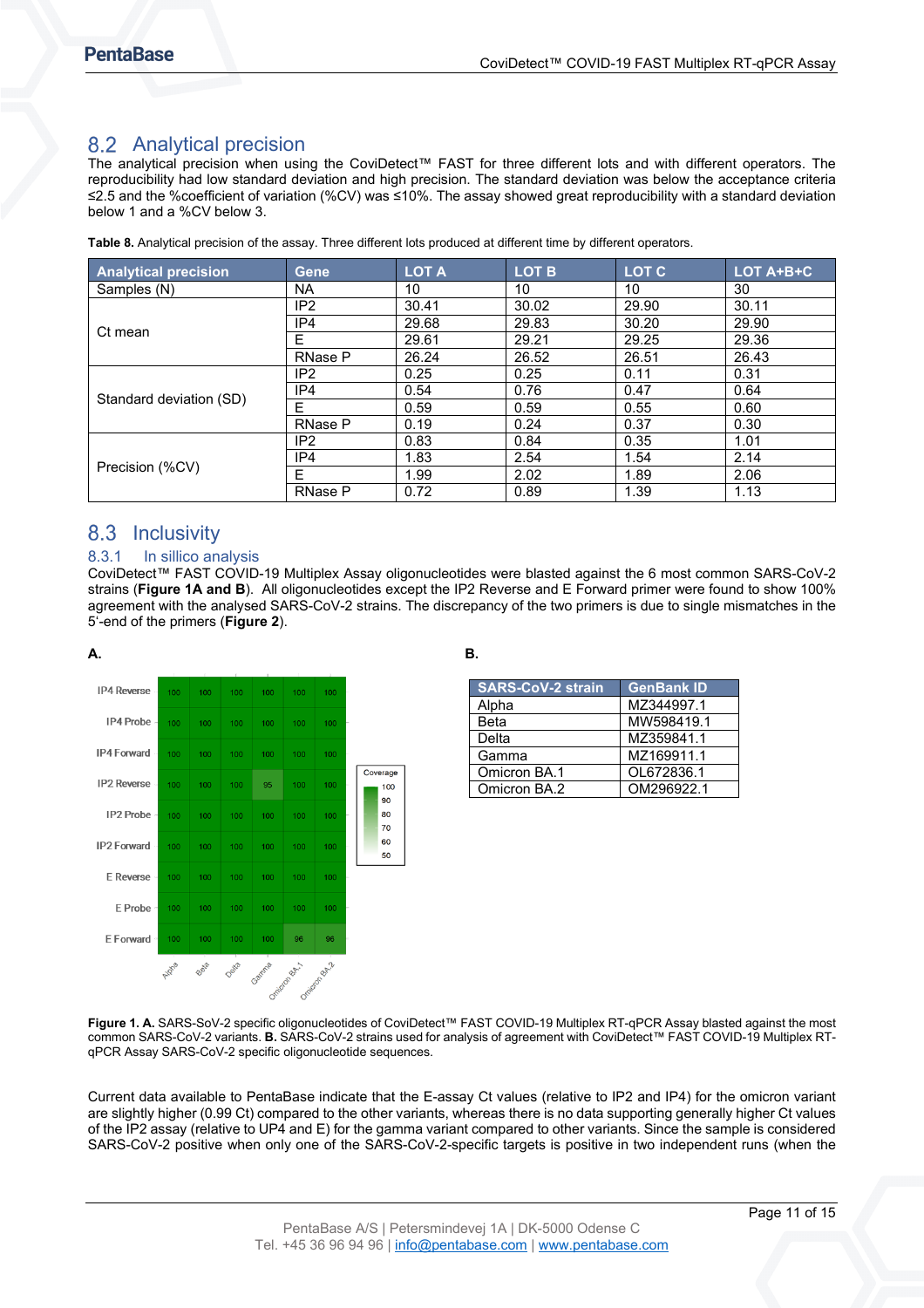RNase P target is also positive) this higher relative Ct value of the E assay relative to IP2 and IP4 for the omicron variants is not expected to have any significant impact on the overall performance of the assay.

| F.Fw1        |                                                                 |
|--------------|-----------------------------------------------------------------|
| Omicron BA.1 | cqaacttatqtactcattcqtttcqqaaqaqataqqtacqttaataqttaataqcqtact    |
| Omicron BA.2 | cqaacttatqtactcattcqtttcqqaaqaqataqqtacqttaataqttaataqcqtact    |
| F.Fw1        | --gacaggtacgttaatagttaatagc-----<br>--------------------------- |
|              | ** **********************                                       |
| Gamma        | tcttqtqctqccqqtactacacaaactqcttqcactqatqacaatqcqttaqcttattac    |
| TP2.Rv3      | -tgacaatgcgttagcttactac                                         |
|              | ****************** ***                                          |
|              |                                                                 |

<span id="page-11-2"></span>**Figure 2.** CoviDetect™ FAST COVID-19 Multiplex RT-qPCR Assay SARS-SoV-2 specific oligonucleotides blasted against the different SARS-CoV-2 variants.

Inclusivity was further evaluated by analysing selected clinical oropharyngeal swab samples previously found to be positive with the CoviDetect™ FAST COVID-19 Multiplex RT-qPCR Assay with the CoviDetect™ Variants Assays. The mutational status of the evaluated subjects and the corresponding SARS-CoV-2 variants are summarised in **[Table 9](#page-11-3)**. The analysed samples include at least four cases of each of the SARS-CoV-2 strains Alpha, Gamma, Delta, Omicron BA.1 and Omicron BA.2.

<span id="page-11-3"></span>**Table 99.** Positive samples used for inclusivity testing of CoviDetect™ FAST COVID-19 Multiplex RT-qPCR Assay.

|                | <b>SARS-CoV-2 variant</b> | <b>Mutations detected</b> ا                 |
|----------------|---------------------------|---------------------------------------------|
| 10/10 positive | Alpha                     | N501Y, P681H, Del69-70                      |
| 4/4 positive   | Gamma                     | E484K (absence of other mutations for Beta) |
| 5/5 positive   | Delta                     | P681R, L452R, T478K                         |
| 5/5 positive   | Omicron BA.1              | S371L+S373P+S375F                           |
| 5/5 positive   | Omicron BA.2              | S371F. S373P. S375F. T376A                  |

## <span id="page-11-0"></span>8.4 Analytical specificity

#### <span id="page-11-1"></span>8.4.1 In-silico analysis

CoviDetect™ FAST COVID-19 Multiplex Assay oligo sequences were aligned with common Beta coronaviruses (**[Figure](#page-11-4)  [3](#page-11-4)**). There was significant agreement with the investigated coronaviruses in the case of the SARS-CoV-1 (SARS-CoV) coronavirus and the E forward primer (E.Fw1.), E reverse primer (E.Rv1) and E probe (E.Probe2).



<span id="page-11-5"></span><span id="page-11-4"></span>**Figure** 3**.** In silico analysis of CoviDetect™ FAST COVID-19 Multiplex Assay oligo sequences and alignment with common coronaviruses.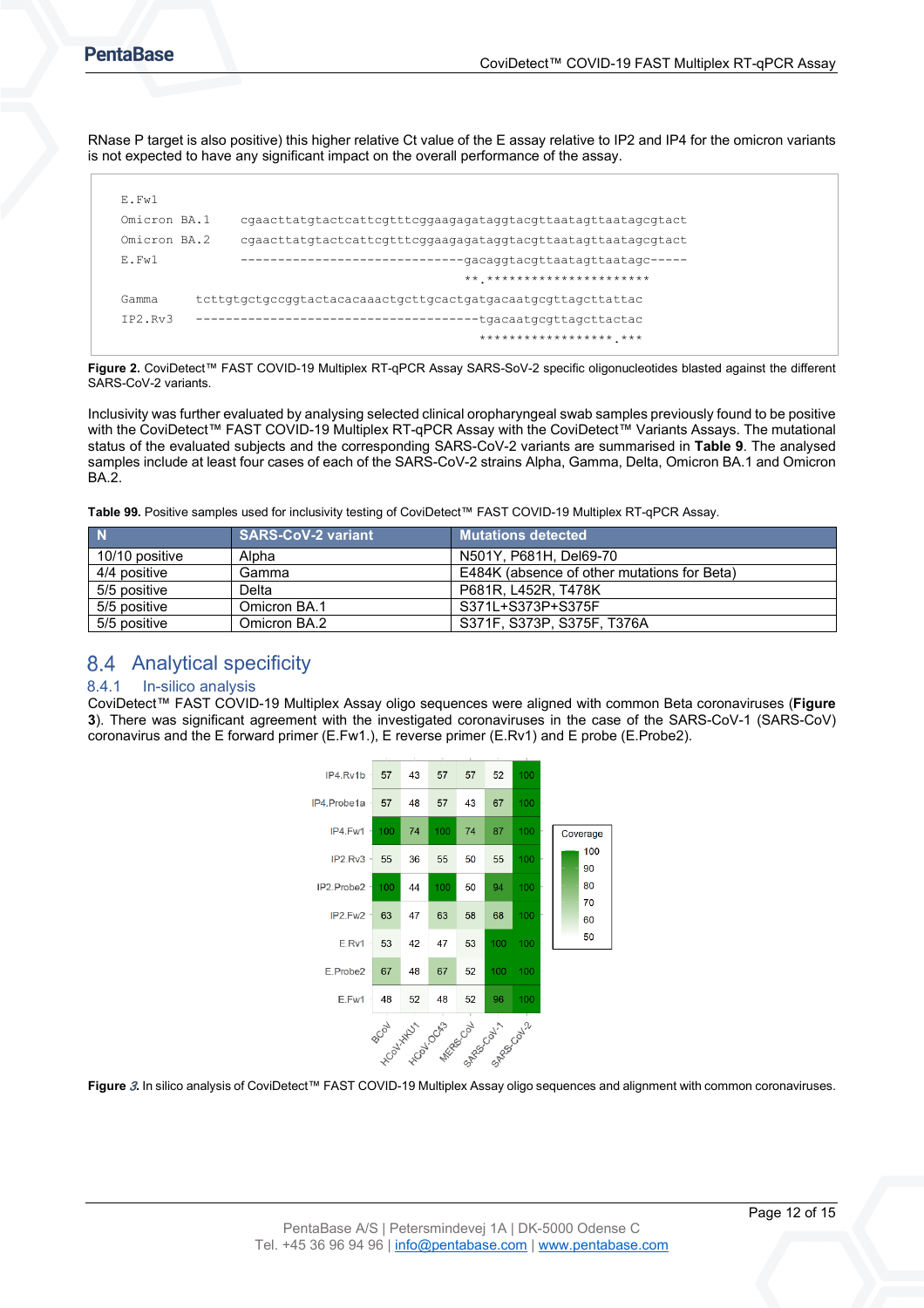Experimental evaluation of this cross-reactivity did confirm amplification of a synthetic SARS-CoV-1 template. Therefore, while there have been no cases of people transmitted with SARS-CoV-1 since the outbreak in 2002-2004<sup>[3](#page-11-5)</sup>, and the probability of a false positive SARS-CoV-2 case due to a positive SARS-CoV-1 sample therefore is negligible, samples with positive results the E assay (below Ct 30) but negative for IP2 and IP4 may be the result of SARS-CoV-1 infection.

## <span id="page-12-0"></span>8.5 Clinical evaluation

#### <span id="page-12-1"></span>8.5.1 Oropharyngeal sampling

The clinical performance of CoviDetect™ FAST COVID-19 Multiplex RT-qPCR Assay was evaluated using leftover material from oropharyngeal swabs. The specimens were analysed for the presence of SARS-CoV-2 using the CoviDetect™ COVID-19 Multiplex RT-qPCR Assay (PentaBase A/S, Denmark, Ref. No. 8079). Samples were in parallel subjected to analysis with the CoviDetect™ FAST COVID-19 Multiplex RT-qPCR Assay. The extraction of RNA was performed using the Viral DNA and RNA Extraction Kit for the BasePurifier™ 32. RT-qPCR was performed using BaseTyper™ Instrument. The analysis was performed using automatic baseline and threshold settings. Evaluation summary is shown in **[Table 10](#page-12-3)**. The RNase P Ct values of CoviDetect™ FAST COVID-19 Multiplex RT-qPCR Assay compared to CoviDetect™ COVID-19 Multiplex RT-qPCR Assay (Ct + 7) of agreed positive and negative samples are illustrated in **[Figure 4A](#page-12-4)**. Correlation of averaged IP2, IP4 and E sequence Ct values of CoviDetect™ FAST COVID-19 Multiplex RT-qPCR Assay and CoviDetect™ COVID-19 Multiplex RT-qPCR Assay averaged N1 and N2 sequence Ct (+7) values is illustrated in **[Figure](#page-12-4)  [4B](#page-12-4)**.

<span id="page-12-3"></span>**Table 10.** Summary of clinical evaluation of CoviDetect™ COVID-19 Multiplex RT-qPCR versus CoviDetect™ FAST COVID-19 Multiplex RT-qPCR.

| <b>Clinical performance</b>                                 |                 | CoviDetect™ FAST COVID-19 Multiplex RT-qPCR Assay |                 |       |  |  |
|-------------------------------------------------------------|-----------------|---------------------------------------------------|-----------------|-------|--|--|
| <b>Oropharyngeal swabs</b>                                  |                 | <b>Positive</b>                                   | <b>Negative</b> | Total |  |  |
| CoviDetect™ COVID-19<br><b>Multiplex RT-qPCR</b>            | <b>Positive</b> | 20                                                |                 | 20    |  |  |
|                                                             | <b>Negative</b> |                                                   | 75              | 75    |  |  |
|                                                             | Total           | 20                                                | 75              | 95    |  |  |
| Positive Percent Agreement: 20/20 or 100% (CL95: 83.9-100%) |                 |                                                   |                 |       |  |  |
| Negative Percent Agreement: 75/75 or 100% (CL95: 95.1-100%) |                 |                                                   |                 |       |  |  |



<span id="page-12-4"></span>**Figure 4. A.** Correlation of human RNase P sample control Ct values between CoviDetect™ COVID-19 Multiplex RT-qPCR and CoviDetect™ FAST COVID-19 Multiplex RT-qPCR using oropharyngeal swab clinical samples. **B.** Correlation of averaged Ct values (±SD) for viral sequences between CoviDetect™ COVID-19 Multiplex RT-qPCR and CoviDetect™ FAST COVID-19 Multiplex RT-qPCR using oropharyngeal swab clinical samples.

#### <span id="page-12-2"></span>8.5.2 Saliva sampling

Clinical performance of saliva sampling versus oropharyngeal swab was analysed for the presence of SARS-CoV-2 in 361 individuals using the CoviDetect™ FAST COVID-19 Multiplex RT-qPCR Assay. The extraction of RNA was performed using the Viral DNA and RNA Extraction Kit for the BasePurifier™ 32 Instrument. RT-qPCR was performed using

<sup>3</sup> https://www.cdc.gov/dotw/sars/index.html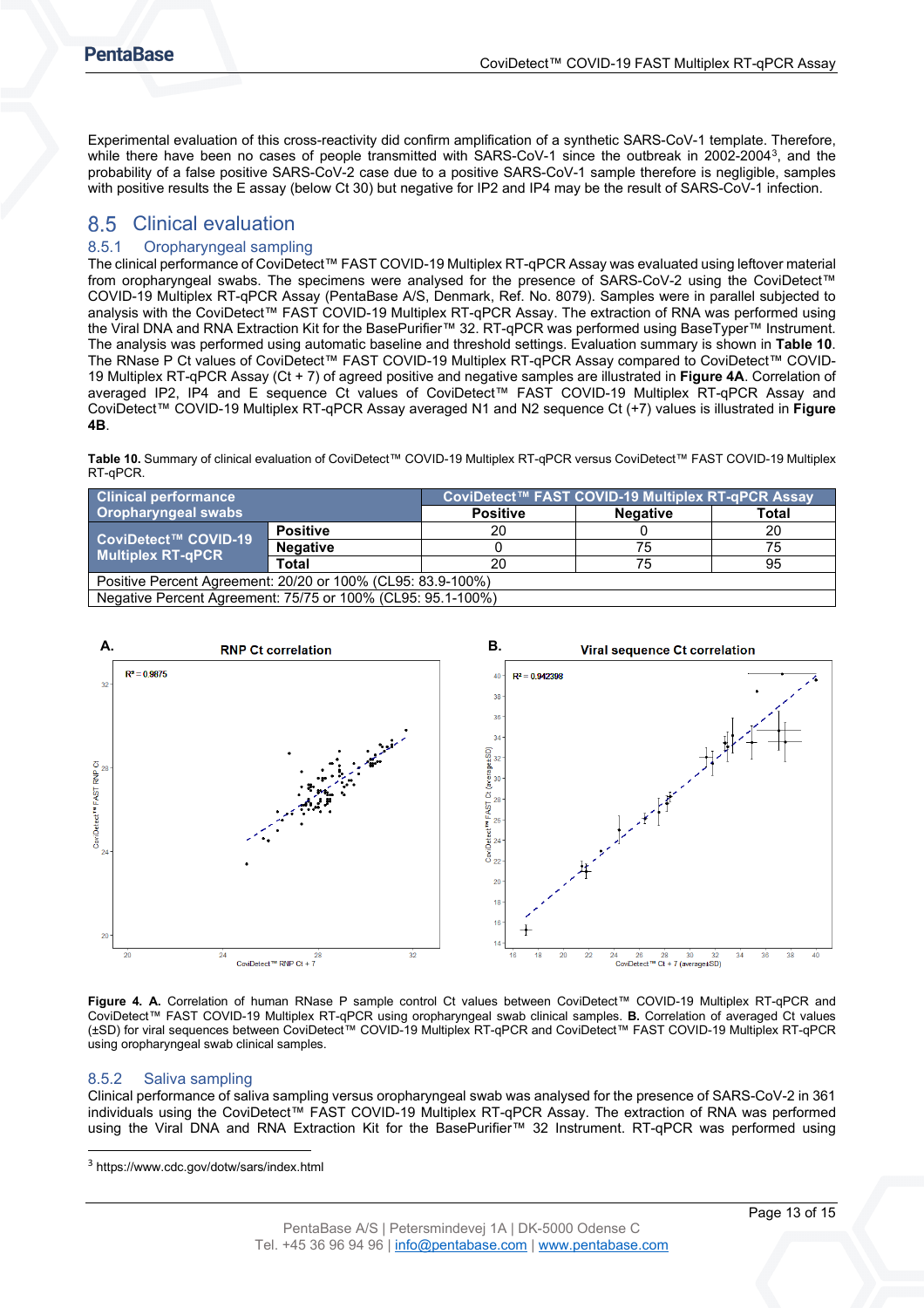BaseTyper™ Instrument. The analysis was performed using automatic baseline and threshold settings. Evaluation summary is shown in **[Table 11](#page-13-1)**. Of the 358 samples, 26 were found positive for SARS-CoV-2 and 332 were found negative using oropharyngeal swab. In comparison was 28 samples positive using saliva samples. The two methods both found 25 samples positive which gave a positive agreement between the two methods of 25/26 or 96.2% (CL95: 81.1-99.3%, using Wilson score). Both methods detected 329 samples as negative, giving a negative agreement of 329/332 or 99.1% (CL95: 97.4-99.7%, using Wilson score).

<span id="page-13-1"></span>**Table 11.** SARS-CoV-2 positive and negative samples for oropharyngeal swab and saliva sampling.

| CoviDetect™ FAST performance:                                  |                 | <b>Saliva samples</b> |                 |              |  |  |
|----------------------------------------------------------------|-----------------|-----------------------|-----------------|--------------|--|--|
| Oropharyngeal swab compared with saliva                        |                 | <b>Positive</b>       | <b>Negative</b> | <b>Total</b> |  |  |
| Oropharyngeal swabs                                            | <b>Positive</b> | 25                    |                 | 26           |  |  |
|                                                                | <b>Negative</b> |                       | 329             | 332          |  |  |
|                                                                | <b>Total</b>    | 28                    | 330             | 358          |  |  |
| Positive Percent Agreement: 25/26 or 96.2% (CL95: 81.1-99.3%)  |                 |                       |                 |              |  |  |
| Negative Percent Agreement: 329/332 or 99.1% (CL95: 97.4-99.7) |                 |                       |                 |              |  |  |

## <span id="page-13-0"></span>9 Limitations

- Performance of the CoviDetect™ FAST COVID-19 Multiplex RT-qPCR Assay has only been tested on the specimens from nasopharyngeal swabs, oropharyngeal swabs or saliva.
- A negative test result does not exclude infection with SARS-CoV-2, and treatment of a patient should not exclusively be based on the test result. Multiple specimens collected at different times from the same patient may be necessary to detect the virus since it is unknown when the viral levels in the body will peak.
- Incorrect collection, transportation or handling of the sample could cause false-negative test results. Also, a very low amount of virus RNA in the specimen or amplification inhibitors could give false-negative test results.
- If mutations occur in the targeted region of the virus, it may affect the sensitivity of the test and may result in false, negative results.
- The test cannot exclude that the patient is infected with other viruses or bacteria.